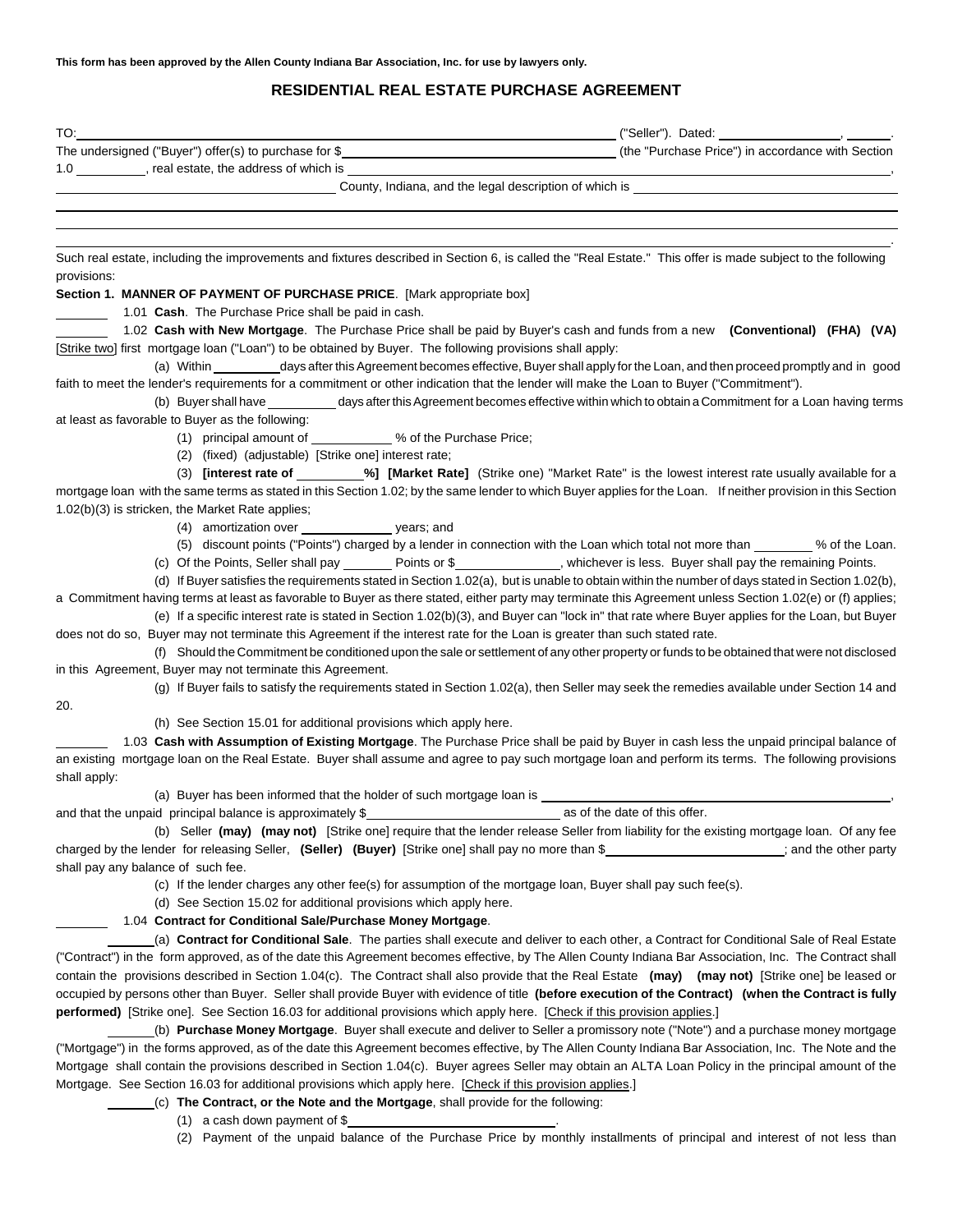#### including an annual interest rate of  $\%$ , calculated monthly.

(3) A "balloon payment," by specifying the time the Purchase Price is to be paid in full, which is .

#### [Check if this provision applies.]

(4) An appropriate escrow for Buyer's payment of taxes and insurance. [Check if this provision applies.]

#### **Section 2. TAXES, ASSESSMENTS AND ASSOCIATION DUES.**

2.01 If at the time of closing the tax bill for the Real Estate for the succeeding year has not been issued, taxes payable by either party shall be computed based on the last tax bill available to the closing agent. WARNING: The succeeding year's tax bill for recently constructed homes may greatly exceed the last tax bill available to the closing agent. [Check (a) or (b)]

(a) Buyer shall assume and pay real estate taxes payable in (May) (November) [Strike one], **success 1998**, (year) and all subsequent taxes. At or before closing, Seller shall pay all real estate taxes payable before that date.

(b) The real estate taxes shall be prorated. Seller shall pay real estate taxes which are payable during the year in which closing occurs, and taxes payable during the succeeding year, prorated to the date of closing. Buyer shall assume and pay all subsequent taxes.

2.02 Seller shall pay any assessments upon or applying to the Real Estate for public improvements or services which, on the date of closing, have been or are being constructed or installed on or about the Real Estate, or are serving the Real Estate. If any such improvement has been or is being constructed, but an assessment for it has not yet been made, Seller shall pay an amount reasonably estimated by the applicable governmental agency to be equal to the anticipated assessment. Buyer shall assume and pay all other assessments for such public improvements and charges. SELLER WARRANTS that Seller has not received notice of any planned improvement for which an assessment reasonably might be made, other than as is disclosed by the Seller to Buyer in this Agreement.

2.03 If the Real Estate is located in an area for which a community association ["Association"] has been, or is to be, formed, and membership in the Association is required, Buyer will accept delivery of the Deed or the Contract with knowledge of the membership requirement. Membership in the Association may require (among other things) payment of dues (whether regular or special, and however payable--annually or otherwise), maintenance fees and other assessments, any of which would become a lien against the Real Estate, if unpaid. Such dues, fees and assessments are called "Association Dues." Buyer has been informed that Association Dues payable by the owner of the Real Estate in the calendar year in which closing is to occur are \$

. Association Dues payable in the calendar year in which closing occurs shall be paid by the parties pro rata, according to the date of closing. Buyer shall assume and pay all subsequent Association Dues.

2.04 Payment by Seller of Seller's obligations under Section 2 shall either be made or provided for at closing.

### **Section 3. FLOOD DESIGNATION OR AREA**. [Mark 3.01 or 3.02]

 3.01 Buyer requires that the Real Estate not be located in an area which requires flood insurance, or which is subject to building or use limitations by reason of such location. If the Real Estate is so located, Buyer may terminate this Agreement.

 3.02 Buyer may not terminate this Agreement if the Real Estate is located in an area requiring flood insurance or subject to building or use limitations by reason of such location. Buyer agrees to pay all premiums charged for flood insurance from and after the date of closing.

#### **Section 4. EVIDENCE OF TITLE**.

 4.01 Seller shall provide and pay for an ALTA Owner's Policy, insuring in Buyer marketable title to the Real Estate as of a date after the date this Agreement becomes effective, in the full amount of the Purchase Price.

4.02 See Section 16 for additional provisions which apply.

#### **Section 5. ZONING**.

5.01 Buyer's intended use of the Real Estate is .

5.02 If at the time of closing such intended use is not permitted by the applicable zoning ordinance, Buyer may terminate this Agreement.

**Section 6. IMPROVEMENTS AND FIXTURES**. The Real Estate includes all improvements and permanent fixtures used in connection with it, including, but not limited to: electrical, gas, central heating, central air conditioning, and plumbing (including sewage disposal) systems, water softener(s), water heater(s), built-in appliances, screens, screen doors, storm windows, shades, blinds, drapery hardware, awnings, shutters, attached floor covering, radio or television antennas (but excluding any satellite receiving station or dish, components and wiring), garage door openers with all activators, attached shelving, trees, shrubs, flowers, fences, and the following items:

now in or on the Real Estate (except rental units). Except for a mortgage on the Real Estate being assumed under Section 1.03, such improvements and fixtures shall have their cost fully paid and shall be free of liens as of the time of closing.

#### **Section 7. CONDITION OF REAL ESTATE**.

7.01 **Election by Buyer**. This Agreement contains IMPORTANT PROVISIONS set forth in Section 18. By initialing below, Buyer selects which of Section 18.01 or 18.02 is to apply. [Select ONLY ONE of the following: each person who is a Buyer must initial].

(a) Buyer's right to inspection under Section 18.01. [Initials of Buyer]

(b) WAIVER of defects and RELEASE of Seller - "AS IS" transaction under Section 18.02. [Initials of Buyer] 7.02 **Maintenance**. See Section 18.03 for provisions which apply here.

7.03 **Survival**. The provisions of Section 18 agreed to by the parties shall survive closing.

#### **Section 8. EARNEST MONEY**.

8.01 At the time Buyer's offer is made and as part of it, Buyer has deposited with the sum of \$<br>as earnest money. Within days after this Agreement becomes effective, Buyer shall deposit the sum of \$ 14 and 20.

8.02 All earnest money deposited by Buyer under this Agreement shall be deposited with

("Holder"). By accepting earnest money, Holder agrees to be subject to and bound by the provisions of this Agreement regarding disposition of earnest money and remedies for a breach under it. Earnest money so deposited shall be held in escrow subject to this Agreement. If Holder pays earnest money as provided in this Agreement, there shall be no liability for having so held or paid it, and the PARTIES RELEASE Holder from any such liability. At closing, Buyer shall receive credit toward the Purchase Price for earnest money deposited. If this Agreement does not become effective, Holder shall return the earnest money to the Buyer.

8.03 **Disposition of Earnest Money**. After this Agreement becomes effective, and is subsequently terminated, and the earnest money should be disbursed, Holder shall send an authorization and release form ("Authorization") simultaneously to the parties designating the party to whom Holder intends to disburse the earnest money. Transmittal of the Authorization shall be pursuant to the provisions of Section 21. When Holder receives an executed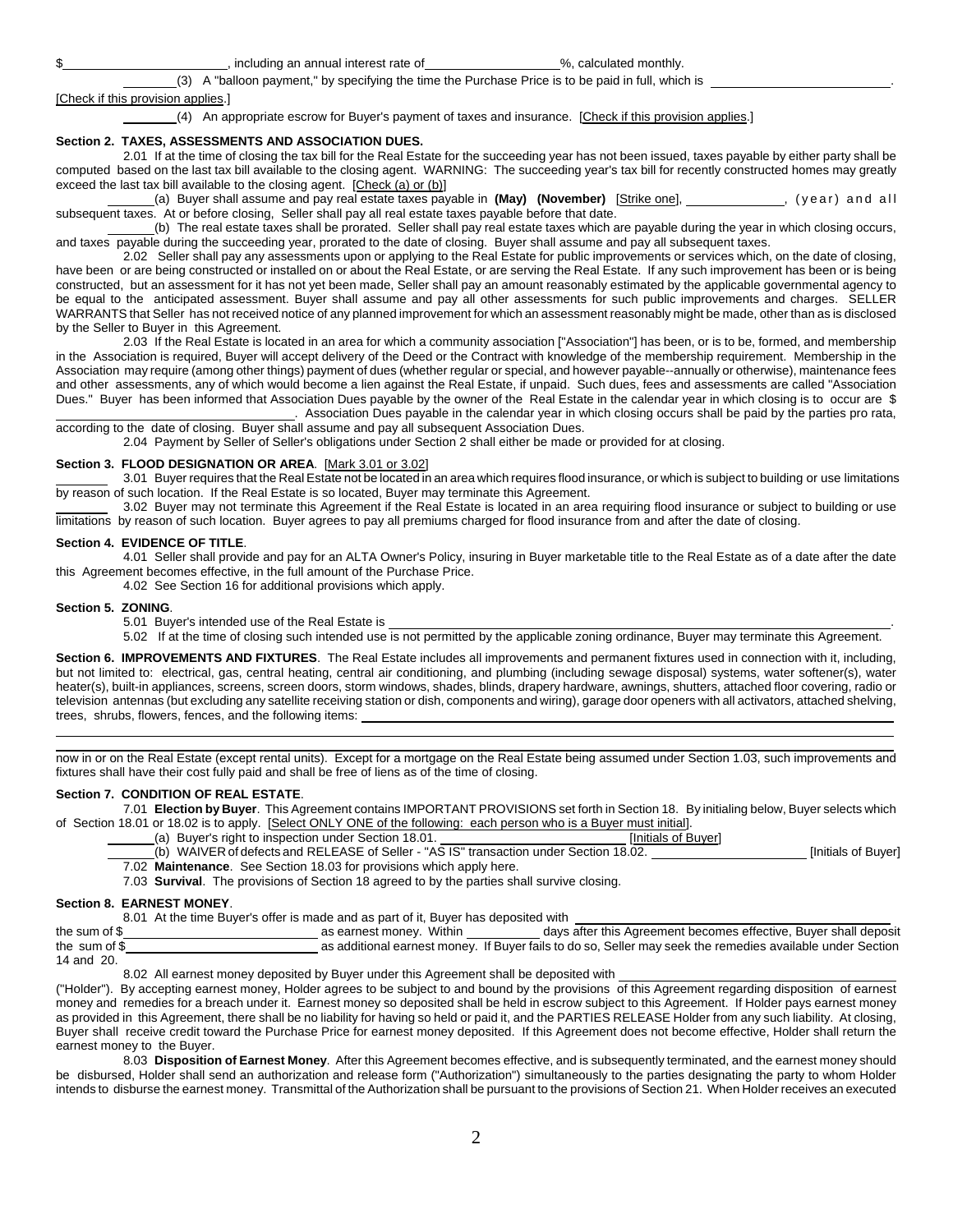Authorization from each party, Holder shall disburse the earnest money as provided in this section. If Holder fails to receive such an Authorization from each party within 7 days after Holder sends it, Holder shall have the option to:

(a) Retain possession of the earnest money until Holder receives a written agreement signed by both parties, or receives an order of a court of competent jurisdiction directing disposition of the earnest money; or

(b) Commence suit requesting a court of competent jurisdiction to determine the party lawfully entitled to the earnest money, and to order deposit of the earnest money with the clerk, and excuse the Holder from further responsibility for the earnest money.

8.04 Provided Holder complies with the terms of this Agreement, Holder's reasonable costs and expenses (including without limitation, court costs and attorney fees) shall be recoverable from the party who does not prevail in a contest for the earnest money. In the event of a settlement by the parties after the expiration of the 7-day period, then both parties shall be equally liable for Holder's costs and expenses.

8.05 If a period of 90 days elapses from the date Holder sends an Authorization under Section 8.03, and Holder neither receives an executed Authorization from both parties, nor receives notice of the commencement of suit to resolve any dispute regarding disposition of the earnest money, and shall give 30 days notice of such plan to the parties involved in the sale. Unless Holder receives notice in said 30-day period of the filing of suit, Holder shall disburse the earnest money in the manner and to the persons designated in the notice. Thereafter, the parties shall have no further claims, actions or causes of actions against each other arising out of the disposition of the earnest money.

**Section 9. CLOSING.**<br>9.01 The closing shall be held on or before . If closing does not occur on or before said date, either party may terminate this Agreement if the failure to close is not the result of a default under this Agreement bythepartyseekingtermination. The parties may agree in writing to an extension of the closing date stated in this Section 9.01.

9.02 See Section 19 for additional provisions which apply here.

#### **Section 10. POSSESSION, RENT, INSURANCE, UTILITIES AND SECURITY DEPOSIT**.

10.01 Seller shall deliver possession of the Real Estate as marked below [If there is no mark "at closing" shall apply] [Mark one] (**at closing**); (**within days after closing**) ; **(by , provided closing occurs by such date; and if it does not, at closing**).

As rent for each day Seller is entitled to possession after closing under this Section 10.01, Seller shall pay to Buyer: [Mark one] (a) no rent; or

(b) an amount equal to 1% of the Purchase Price divided by 30 and multiplied by the number of days Seller is entitled to possession after closing. Such rent shall be withheld from Seller's proceeds and paid or credited to Buyer at closing.

If neither box is marked, Seller's possession under this Section 10.01 shall be rent free.

10.02 If Seller fails to deliver possession as required by Section 10.01, Seller shall become a tenant at sufferance, and then become obligated to pay to Buyer an amount equal to 1% of the Purchase Price divided by 15, and multiplied by the number of days Seller retains possession under this Section 10.02.

10.03 Unless Seller and Buyer agree otherwise in writing, the amount payable under Section 10.02 shall be due on the date Seller delivers possession of the Real Estate. Failure of Seller to pay such amount when due constitutes a breach of this Agreement, and entitles Buyer to the remedies of Section 20.

10.04 Insurance shall be cancelled by the Seller as of the date of closing except for contents. Seller shall pay all charges for utility services furnished the Real Estate while Seller was in possession. Any rent due from a tenant of Seller on the Real Estate shall be prorated to the date of closing. At closing, Seller shall deliver to Buyer any lease agreement and security deposit then held for any such tenant and Buyer agrees to accept said security deposit and assume all responsibilities under the Indiana Security Deposit Statute (IC 32-7-5).

10.05 Buyer's remedies under Section 20 shall not be limited by the provisions in Section 10.02. Seller's obligations under Section 10 shall survive closing.

#### **Section 11. AGREEMENT**.

11.01 **Offer, Acceptance and Delivery**. By executing and delivering this Agreement, Buyer is making an offer to Seller. Buyer's offer expires at 11:59 P.M. (local time). **Conceptance and Delivery**. By executing and deliver at11:59 P.M. (local time). , , unless Seller timely accepts it. Any counteroffer shall be in writing. A party accepting an offer or a counteroffer shall do so in writing delivered to the other party or the party's attorney or agent at or before the time the offer or the counteroffer expires.

11.02 Copies of Documents. A party making or accepting an offer or a counteroffer may do so by delivering a document signed by the party, or by delivering a carbon copy, a photocopy, or a facsimile copy of the signed document. If a copy is delivered, it must consist of the entire document. The person delivering a copy of a document (whether a party or a party's attorney or agent) warrants and represents to the other party that, to the best of the person's knowledge and belief, the document (a copy of which is being delivered) contains the signature of the party whose document is delivered.

11.03 **Effectiveness of Agreement**. Upon timely and proper acceptance of an offer or a counteroffer, an agreement between the parties will become effective, and the parties will then be bound. This Agreement shall continue in effect notwithstanding non-payment by Buyer of additional earnest money due under Section 8.01 (if applicable).

11.04 **Acknowledgment of Receipt**. By signing this Agreement, the parties acknowledge receipt of a copy of it.

#### **Section 12. OTHER PROVISIONS**

# **Section 13. ATTORNEY RELATIONSHIP AND DISCLOSURE FORM.**

13.01 **Confirmation of Attorney Relationship**. This Agreement has been prepared by

 , an attorney representing **Buyer / Seller** [Strike one]. **Any non-represented party is strongly advised to have this Agreement reviewed by their own attorney.** 

# 13.02 **Seller's Residential Real Estate Disclosure Form.** [Mark one]

(a) Buyer acknowledges receipt and execution of a Seller's Residential Real Estate Disclosure Form required under IC 24-4.6-2, as

.

amended.

 $\overline{a}$ 

(b) Buyer has not received an executed Seller's Residential Real Estate Disclosure Form required under IC 24-4.6-2, as amended.

#### **Section 14. REMEDIES OF PARTIES.**

14.01 If this Agreement becomes effective and Buyer, having no right or option to terminate this Agreement, fails tocomplete the purchase as provided in this Agreement, Buyer shall pay to Seller, as liquidated damages and not as a penalty, an amount equal to the greater of five percent (5%) of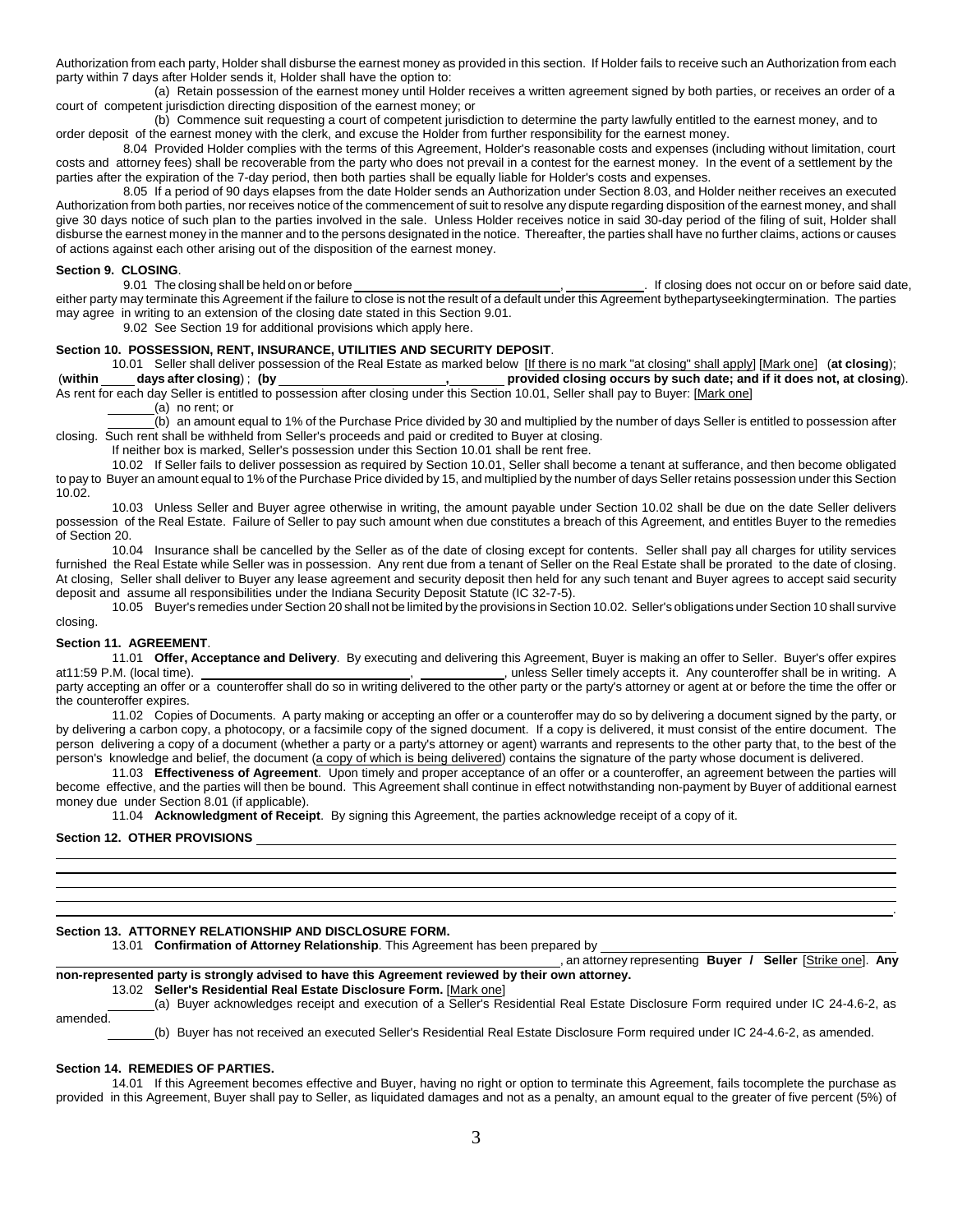the Purchase Price, or the earnest money deposited by Buyer ("Damages"). Other than the remedies available under Section 20, Seller shall then have no other remedy against Buyer at law or in equity. Earnest money deposited shall be credited against the Damages.

14.02 See Section 20 for additional provisions which apply.

#### **Section 15. ADDITIONAL PROVISIONS REGARDING PAYMENT OF PURCHASE PRICE.**

15.01 **Payment of Purchase Price By Cash With New Mortgage**.

(a) If Buyer obtains a Commitment for a federally insured or guaranteed mortgage loan (for example: FHA or VA), and if the Purchase Price exceeds the amount of the Loan appraisal, Buyer may terminate this Agreement.

(b) If repairs are required in connection with a federally insured or guaranteed mortgage loan, Seller may elect to pay for such repairs, or terminate this Agreement. However, this Agreement shall not terminate if Buyer assumes the cost of such repairs and so notifies Seller in writing within 5 days after receipt of notice of Seller's election to terminate.

(c) Upon written request from Seller or Seller's Attorney, Buyer shall inform the inquiring person of the progress of the Loan application. In addition, such person shall have the right to inquire of the lender concerning such progress, and Buyer authorizes the lender to disclose such progress and the terms being considered by the lender for a Loan. Further, Seller or Seller's Attorney may assist a lender in processing an application, but such action shall not prejudice or adversely affect the Loan application.

(d) Upon written request from Seller or Seller's Attorney, Buyer shall give such person a copy or summary of the terms of Buyer's Loan application and a copy of the Commitment.

(e) Buyer shall pay all Loan origination, inspection and underwriting fees, and all other closing expenses and costs imposed by the lender in giving Buyer Loan proceeds to purchase the Real Estate, except those which Seller is required to pay by law, and exceptthePointsand closing fee Seller has agreed to pay under Sections 1.02(c) and 19.08.

(f) If Buyer having financing available upon terms at least as favorable as those stated in Section 1.02(b), fails to purchase the Real Estate, and Seller has not breached this Agreement, Seller may seek the remedies available under Sections 14 and 20.

#### 15.02 **Payment of Purchase Price By Cash With Assumption of Existing Mortgage**.

(a) Immediately after this Agreement becomes effective, Buyer shall apply to the lender for assumption of the existing mortgage loan, and proceed promptly and in good faith to meet the lender's requirements for assumption, subject to Section 15.02(b).

(b) Buyer understands that assumption of the existing mortgage loan may be subject to consent of the lender. As a condition to giving consent, the lender may require an interest rate higher than the existing rate, or other concession. Buyer shall have 15 days from the date this Agreement becomes effective to obtain from the lender assumption terms satisfactory to Buyer, and to give Seller notice that such terms have been obtained. If Buyer fails to timely do so, either party may terminate this Agreement.

(c) If the existing mortgage loan neither allows the lender to vary its terms or requires the lender's consent for assumption, Buyer's rights to obtain satisfactory assumption terms and to terminate this Agreement under Section 15.02(b) shall not apply.

(d) At closing, Seller shall assign to Buyer amounts held bythe lender in escrow; and Buyer shall pay Seller a sum equal to such amount, subject to any necessary adjustments for accrued expenses.

#### **Section 16. ADDITIONAL PROVISIONS REGARDING EVIDENCE OF TITLE**.

16.01 Buyer shall have a reasonable time before closing to have the evidence of title examined. Seller shall have a reasonable time to correct any title defect.

16.02 Title to the Real Estate shall not be considered unmarketable by reason of any of the following matters, and Buyer shall accept title subject to them:

(a) recorded building restrictions, restrictive covenants, conditions and other use restrictions ("Restrictions") applicable to the Real Estate;

(b) recorded or visible easements for public roads, utilities, or public purposes ("Easements") upon which existing improvements on the Real Estate do not encroach; PROVIDED, however, that at the time of closing:

(1) there is no existing violation of the Restrictions;

(2) there is no provision of reversion, re-entry, or forfeiture of title by reason of violation of the Restrictions; and

(3) the Restrictions and Easements will not materially interfere with Buyer's intended use of the Real Estate as stated in Section 5.01, or as otherwise provided in this Agreement.

16.03 Notwithstanding Seller's obligation under Section 4.01, if there is a simultaneous issuance of an ALTA Owner's Policy and an ALTA Loan Policy, all charges and premiums for them shall be paid equally by the parties. If only an ALTA Loan Policy is issued, all charges and the premium for such policy shall be paid by Buyer.

16.04 Seller shall deliver to Buyer, without charge, any Abstract of Title in Seller's possession for the Real Estate.

#### **Section 17. SURVEY**.

and

17.01 Seller shall provide and pay for a survey ("Survey") prepared by a licensed Indiana surveyor selected by the Seller. The Survey shall:

- (a) comply with the competent practice provisions of 865 IAC 1-12 for a retracement or record document survey;
	- (b) for an original Survey, include the setting and marking of corner markers or monuments;

(c) be sufficient to satisfy the requirements of a title insurance company so as to provide affirmative coverage of the Real Estate as to matters of survey;

(d) be dated within ninety (90) days prior to closing;

(e) show the flood zone designation of the Real Estate, or whether or not the Real Estate is located in a flood hazard area.

# **Section 18. ADDITIONAL PROVISIONS REGARDING CONDITION OF REAL ESTATE**.

18.01 **Buyer's Right to Inspection**.

(a) Buyer may have the Real Estate inspected, and Seller agrees to make it and all of its systems available for that purpose. All inspections and complete written reports of them (except those required by a lender in connection with a mortgage loan) shall be made and delivered within 15 days after 15 days after the date this Agreement becomes effective. Delivery of reports shall be made to Buyer in the same manner as notice is given under Section 21.01.

(b) Inspections shall be at Buyer's expense by qualified, independent inspectors selected by Buyer. An inspector is considered "independent" if the inspector is unrelated to the parties, and will not realize direct or indirect financial benefit (other than receipt of a fee for services rendered) as a result of performing an inspection. The inspections may include, but are not limited to, the following systems and items: electrical, gas, central heating, central air conditioning and plumbing (including sewage disposal and sump pumps) systems; well; built-in appliances; roof, walls; ceilings; floors; foundations; basement; crawl space; hazardous or toxic substances, including radon and lead-based paint (Pre-1978); and wood eating insect infestation. Buyer may also have inspections of a septic system and the quality of water in a well on the Real Estate to determine whether they satisfy standards imposed by the Board of Health of the county in which the Real Estate is located. **INSPECTIONS REQUIRED BY A LENDER DO NOT FULFILL BUYER'S RIGHT OF INSPECTION UNDER SECTION 18.01.**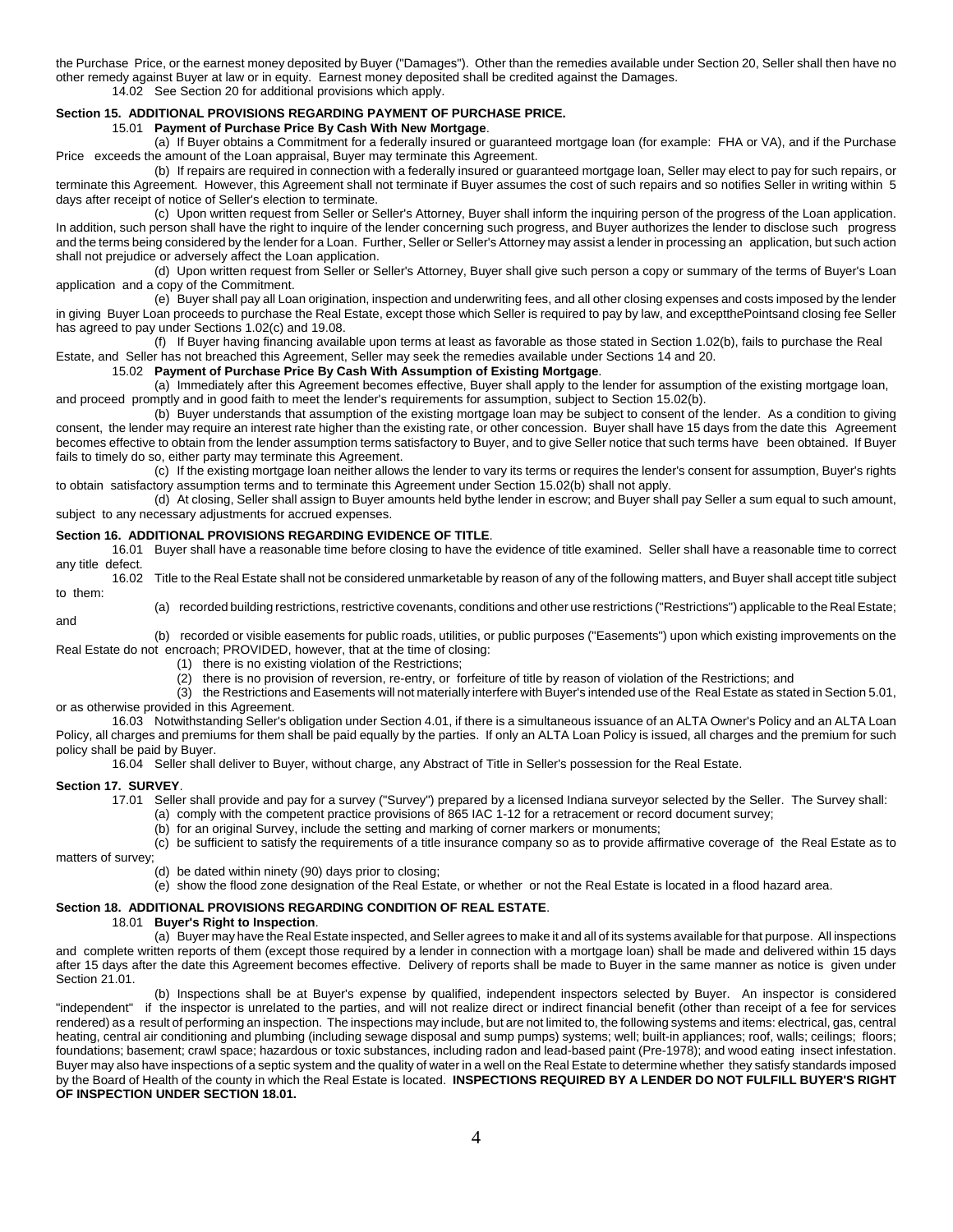that would:

- (c) The purpose of inspections is to determine whether any system or item inspected has a "Major Defect." A "Major Defect" is a condition
	- (1) have a significant, adverse effect on the value of the Real Estate; or
	- (2) significantly impair the health or safety of future occupants of the Real Estate; or
- (3) significantly shorten or adversely affect the expected normal life of the Real Estate if not repaired, removed, or replaced.

If an inspection report reveals a Major Defect and Buyer wants it cured, Buyer shall give Seller a complete copy of the report within 5 days after receiving it, identifying either on the copy or in a separate document delivered with the copy the Major Defect(s) Buyer wants cured. Within 10 days after such copy or document is delivered, Seller shall give Buyer a notice identifying which of such Major Defect(s) (all, some or none - to be stated in the notice) Seller is willing to cure. If Seller responds that Seller is willing to cure only some ornone of the Major Defect(s) Buyer wants cured, Buyer shall have 5 days after receipt of the response within which to accept or reject the response. If the inspection report recommends further inspection be performed, such inspections shall be at Buyer's expense. Each Major Defect Seller undertakes to cure shall be cured to Buyer's reasonable satisfaction and before closing -- or at another time agreed to by the parties.

Delivery of reports shall be made to Seller in the same manner as notice is given under Section 21.02.

- (d) Subject to Section 18.01(e), either party may terminate this Agreement if:
	- (1) Seller states in the response under (c) above that Seller will not cure all Major Defect(s) Buyer wants cured, or
	- (2) Buyer rejects the response under (c) above, or
	- (3) either party fails to act timely as the party is required party is required under this Section 18.01(c).

(e) Neither of the parties shall have the right to terminate this Agreement if the Major Defect is one which Buyer has acknowledged and agreed to accept in this Agreement.

(f) WAIVER: If Buyer fails to timely obtain the inspection and the report described in Section 18.01(a), or fails either to timely give Seller a complete copy of the inspection report or to timely identifyeach Major Defect Buyer wants cured, Buyer shall be deemed to have WAIVED Buyer's right to have an inspection (together with a report on it), or to have Seller cure any Major Defect disclosed bythe inspection. In such event, neither Seller nor Buyer may terminate this Agreement under Section 18.01.

# 18.02 **WAIVER of Defects and RELEASE of Seller -- "AS IS" Transaction**.

(a) Buyer acknowledges that Buyer has had the opportunity to require, as a condition of this Agreement, that the inspections described in Section 18.01 be made, and that Section 18.01 apply. BUYER WAIVES THE RIGHT TO HAVE SUCH INSPECTIONS AND TO HAVE Section 18.01 APPLY, and instead relies upon Buyer's own examination. BUYER FURTHER RELEASES SELLER FROM ANY AND ALL LIABILITY RELATING TO ANY DEFECT OR DEFICIENCY AFFECTING THE REAL ESTATE, and agrees to purchase the Real Estate "AS IS."

(b) Inspections required by a lender in connection with a mortgage loan are not included in this waiver.

# 18.03 **Maintenance.**

(a) Until Seller delivers possession of the Real Estate to Buyer, Seller shall maintain it in the same condition as existed:

(1) [if Section 18.01 applies] at the later of the time: (A) of Buyer's last inspection made under Section 18.01(a); or (b) when all defects revealed by inspection reports properly obtained by Buyer are cured by Seller if required by this Agreement.

- (2) [if Section 18.02 applies] at the time of Buyer's last examination before this Agreement became effective.
- Prior to closing, Buyer may inspect the Real Estate to determine whether Seller has complied with Section 18.03(a).

(c) The failure of Seller to so maintain the Real Estate shall be considered a breach of this Agreement. However, Buyer shall have no claim against Seller for a failure to properly maintain the Real Estate if the reasonable cost of repairing or restoring it to the condition applicable under Section 18.01(a) is less than \$100, payment of which cost is Buyer's obligation. If such cost if \$100 or more, Seller shall pay the excess cost over Buyer's obligation.

#### **Section 19. ADDITIONAL PROVISIONS REGARDING CLOSING**.

19.01 The time and place of closing shall be agreed to by the parties in good faith. Upon payment of the Purchase Price in accordance with Sections 1.01, 1.02, 1.03, or 1.04 (e) (whichever is applicable), Seller shall deliver a properly executed general warranty deed ("Deed") conveying the Real Estate to Buyer. If the Real Estate is being purchased under a Contract, or a Note and Mortgage, the applicable document(s) shall be executed and delivered at closing, as provided in Section 1.04.

19.02 Seller shall provide and pay for the Deed, or the Contract or any Note and Mortgage required under Section 1.04(b), and all other documents which are necessary for title to the Real Estate to meet legal requirements under this Agreement, for the transaction to comply with applicable tax laws, and comply with the Indiana Responsible Property Transfer Law (IC 13-7-22.5).

19.03 In each case of delivery of a Deed by Seller, whether at closing or upon payment in full of a Contract, Seller shall also execute and deliver a Closing Affidavit and Representations ("Closing Affidavit") in the form approved by The Allen County Indiana Bar Association, Inc. at the time of delivery. If the Real Estate is being purchased under a Contract and Buyer requests a Closing Affidavit, Seller shall provide and pay for one at that time.

19.04 Upon Buyer's written request (made by notice given before or at closing), Seller shall also provide and pay for a certification of non-foreign status under the Foreign Investment in Real Property Tax Act of 1980 (Pub. L. 93-479), as amended, ("FIRPTA") (see 26 U.S.C. § 1445) and regulations under it. If such certification is not so provided, Buyer may withhold from Seller's proceeds any tax due under FIRPTA.

19.05 If this transaction is not closed for failure of title to meet legal requirements or for failure of Seller to convey by Deed as required, or to execute and deliver a Contract, or other document as required, in each case as of the time of closing, Buyer may terminate this Agreement and also pursue appropriate remedies available under Section 20.

19.06 If this transaction is not closed because of Buyer's breach of this Agreement, or because Buyer or Buyer's Attorney gives notice to, or otherwise informs Seller, the Seller's Attorney or any agent of Seller, that Buyer does not intend to purchase the Real Estate, Seller may terminate this Agreement, and pursue appropriate remedies available under Sections 14 and 20.

19.07 Seller shall bear risk of loss and damage to the Real Estate until the time of closing, and Buyer shall bear such risk after such time.

19.08 The fee charged by any closing agent (including an attorney acting as a closing agent for both parties, or Buyer's lender acting in such capacity) for closing services shall be paid equally by the parties, except Seller shall pay such fee if required by law. Any professional service fee due Buyer's or Seller's Attorney shall be withheld and paid by the closing agent at closing as provided in this Agreement.

#### **Section 20. ADDITIONAL PROVISIONS REGARDING REMEDIES OF PARTIES**.

20.01 If Buyer breaches this Agreement, Seller shall be entitled to file suit in a court of competent jurisdiction to recover in addition to any remedies available under this Agreement, all reasonable costs and expenses, including attorney fees, incurred by Seller due to Buyer's breach.

20.02 If Seller breaches this Agreement, Buyer shall be entitled to file suit in a court of competent jurisdiction to recover in addition to any legal and equitable remedies available (including specific performance), all reasonable costs and expenses, including attorney fees, incurred by Buyer due to Seller's breach.

20.03 The provisions in Sections 20.01 and 20.02 shall not affect the provision for recovery of fees and expenses of the Holder of earnest money as provided in Section 8.04.

20.04 The obligations of a party breaching this Agreement, and the rights of the other party to the remedies provided, shall survive this Agreement.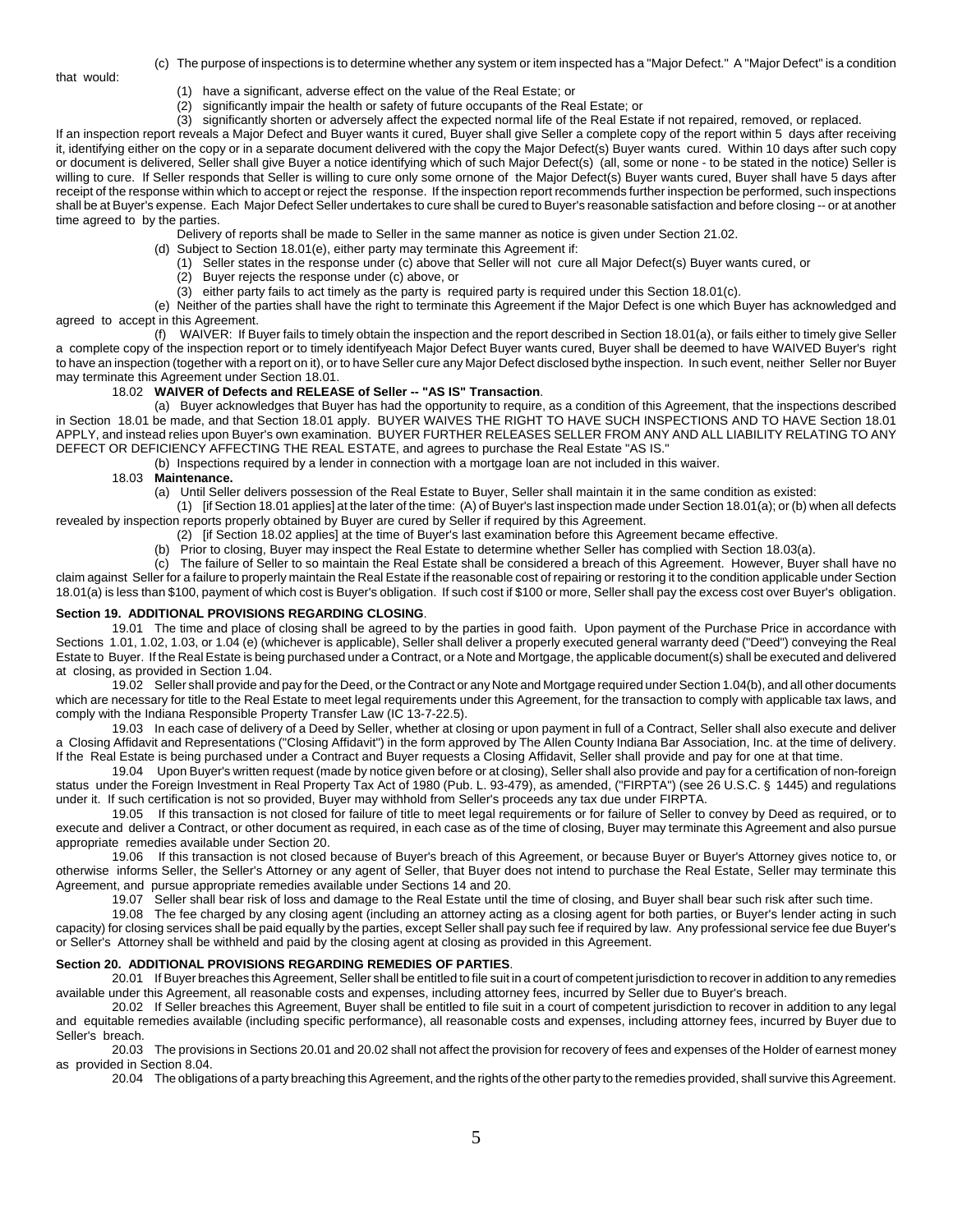#### **Section 21. MANNER OF TERMINATING THIS AGREEMENT AND NOTICE**.

21.01 If either party wishes to terminate this Agreement pursuant to an option to do so granted by this Agreement, a party shall give notice of termination, stating with reasonable detail the basis for termination. The termination shall become effective on the fifteenth day after the date notice is given, unless on or before that day:

- (a) the defect or default stated in the notice is cured;
- (b) the party having the option to terminate gives notice to the other party of either a WAIVER of the condition or contingency upon which such option is based, or an EXTENSION of the time within which such condition or contingency is to be performed or satisfied; or

(c) Buyer gives Seller notice that Buyer will pay the Purchase Price without regard to the manner of payment stated in Sections 1.02 and 15.01, or Sections 1.03 and 15.02.

21.02 Any notice provided under this Agreement shall be in writing and given to the other party at the party's address stated in this Agreement, or at such other address as a party may designate in a notice. Notice shall be deemed given when:

(a) personal service of the notice is made on the party to be notified;

(b) the notice is mailed to the party to be notified by means of certified or registered U.S. mail, return receipt requested, postage prepaid,

(c) the notice is sent to the party to be notified by express courier, or such other similar courier guaranteeing next day delivery.

21.03 Refusal by a party to accept delivery of a notice (whether by mail or otherwise) cannot defeat the giving of a notice.

#### **Section 22. MISCELLANEOUS**.

or

22.01 This Agreement shall bind, and inure to the benefit of, the parties and their heirs, personal and legal representatives, successor and assigns, and shall be interpreted under the laws of the State of Indiana.

22.02 Time is of the essence of this Agreement.

22.03 Headings are for reference only, and do not affect the provisions of this Agreement. Where appropriate, the masculine gender shall include the feminine or the neuter, and the singular shall include the plural.

22.04 This Agreement contains all of the agreements of the parties, all prior negotiations, understandings and agreements having been merged into it. Amendments of this Agreement shall not be effective unless made in writing and signed by the parties.

22.05 In computing a time period prescribed in this Agreement, the day of the act or event shall not be counted. All subsequent days, including intervening weekend days and holidays, shall be counted in the period. The last day of the period so computed is to be included unless it is a weekend day or a legal holiday as defined under Indiana law, in which case the period is to be extended to the next day that is not a weekend day or a legal holiday, except that such extension shall not be made for the day possession is to be delivered under Section 10.01.

22.06 Representations, warranties and agreements contained in this Agreement or in any notices, schedules, certificates, or statements delivered pursuant to this Agreement shall survive it, and shall remain in full force and effect, notwithstanding termination of this Agreement or a closing held under it.

**Section 23. REPRESENTATIONS.** No changes have been made to this Allen County Indiana Bar Association form except as noted in Section 12 (Other Provisions).

|                                            | BUYER: New York Street, New York Street, New York Street, New York Street, New York Street, New York Street, New York Street, New York Street, New York Street, New York Street, New York Street, New York Street, New York St       |
|--------------------------------------------|--------------------------------------------------------------------------------------------------------------------------------------------------------------------------------------------------------------------------------------|
| (Signature)                                | (Signature)                                                                                                                                                                                                                          |
| (Printed or Typed Name and Tax I.D. Number | (Printed or Typed Name and Tax I.D. Number)                                                                                                                                                                                          |
|                                            |                                                                                                                                                                                                                                      |
|                                            | Telephone: <u>www.community.com/inductors/inductors/inductors/inductors/inductors/inductors/inductors/inductors/inductors/inductors/inductors/inductors/inductors/inductors/inductors/inductors/inductors/inductors/inductors/in</u> |
|                                            |                                                                                                                                                                                                                                      |
|                                            |                                                                                                                                                                                                                                      |
| SELLER: 2000<br>(Signature)                | SELLER:<br>$\overline{\text{(Signature)}}$                                                                                                                                                                                           |
| (Printed or Typed Name and Tax I.D. Number | (Printed or Typed Name and Tax I.D. Number)                                                                                                                                                                                          |
|                                            |                                                                                                                                                                                                                                      |
| Telephone:                                 | Telephone:                                                                                                                                                                                                                           |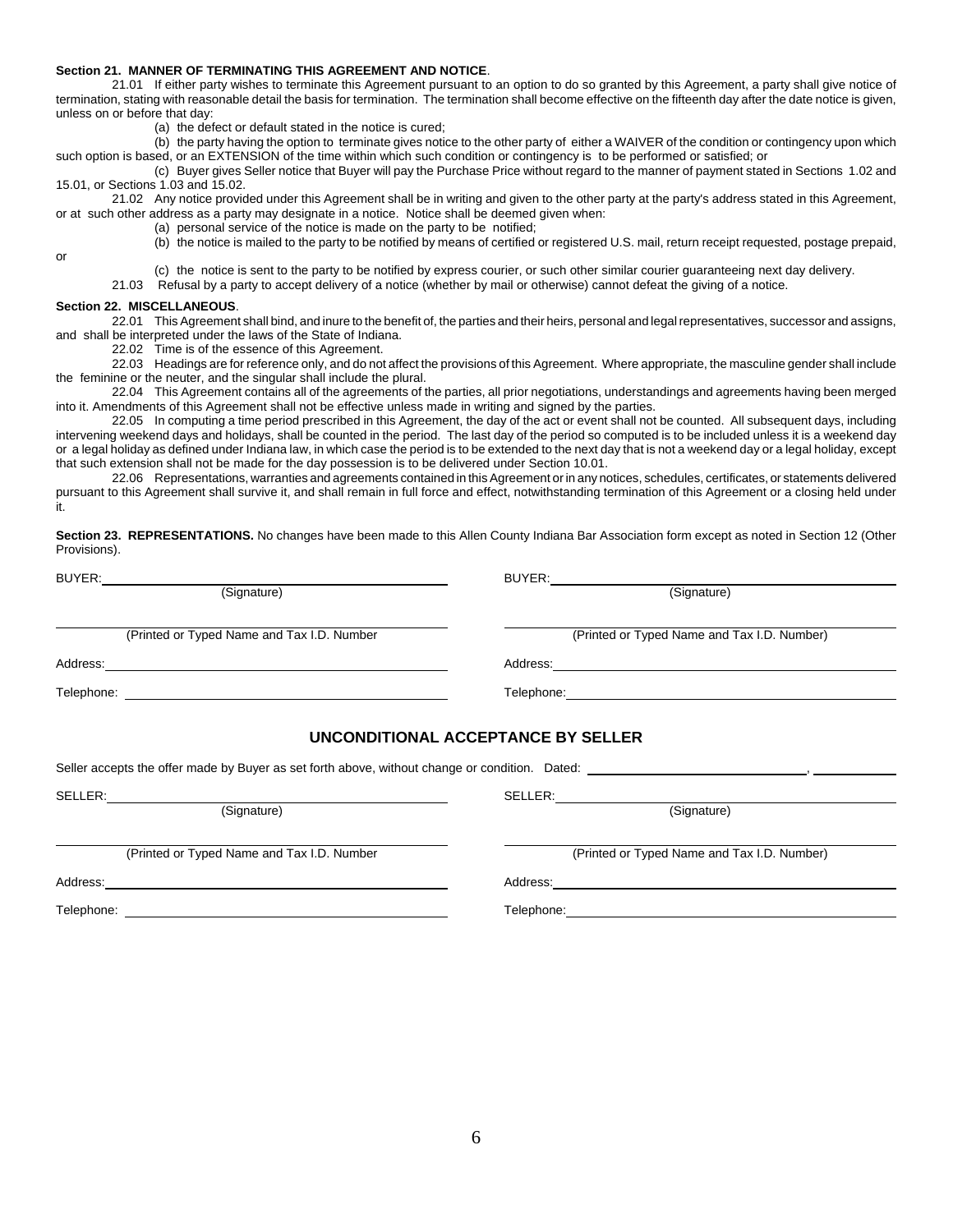# **CONDITIONAL ACCEPTANCE BY SELLER [Counteroffer]**

|                                            | Seller accepts the offer made by Buyer, SUBJECT, HOWEVER, TO THE FOLLOWING PROVISIONS:              |
|--------------------------------------------|-----------------------------------------------------------------------------------------------------|
|                                            |                                                                                                     |
|                                            |                                                                                                     |
|                                            |                                                                                                     |
|                                            |                                                                                                     |
|                                            |                                                                                                     |
|                                            |                                                                                                     |
| SELLER: (Signature)                        | SELLER: (Signature)                                                                                 |
| (Printed or Typed Name and Tax I.D. Number | (Printed or Typed Name and Tax I.D. Number                                                          |
|                                            |                                                                                                     |
|                                            | Telephone: www.astronometer.com/www.astronometer.com/www.astronometer.com/www.astronometer.com/www. |
|                                            |                                                                                                     |
|                                            | <b>BUYER'S ACCEPTANCE OF SELLER'S COUNTEROFFER</b>                                                  |
|                                            |                                                                                                     |
|                                            |                                                                                                     |
| (Signature)                                | BUYER: (Signature)                                                                                  |
|                                            |                                                                                                     |
|                                            |                                                                                                     |
|                                            | <b>EARNEST MONEY (Section 8 applies.)</b>                                                           |
|                                            |                                                                                                     |
|                                            |                                                                                                     |
|                                            | (Signature of Holder)                                                                               |
|                                            |                                                                                                     |
|                                            | (Signature of Holder)                                                                               |



© COPYRIGHT 2009, The Allen County Indiana Bar Association, Inc.